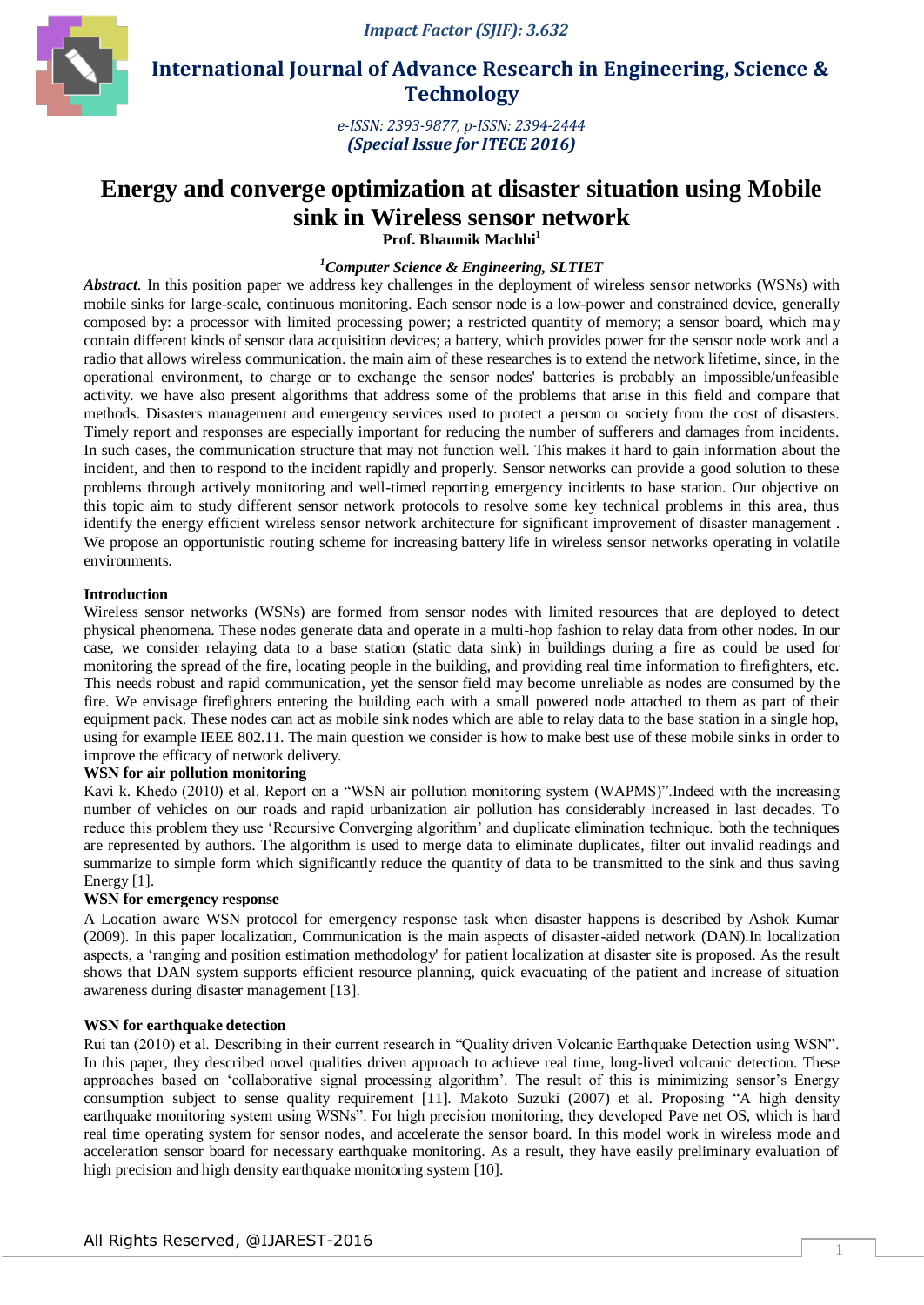## **WSN FOR FORECASTING**

Victor seal (2012) et al. Describing "A simple flood forecasting scheme using wireless sensor network" This work presents a forecasting model designed using WSNs to predict flood in rivers using a simple and fast calculations to provide real time results and, save the lives of people who may be affected by the flood. The novel algorithm is used to predict from the flood forecasting and use the independent number of guidelines. Figure-4 depicts the WSN deployment scheme in a flood prone river basin. The result is to give awareness to the people and, save their life [5].



## **PERFORMANCE ANALYSIS OF DISASTER MANAGEMENT PROTOCOLS**

Mohamed youis (2004) et al, analyzed that "On Handling QOS Traffic in WSN" Many new routing and MAC layer protocols have been proposed for WSNs tackling the issues raised by the resource constrained unattended sensor nodes in large-scale deployments. Transmission of data in such cases requires the Energy and QOS aware network management to ensure efficient usage of the sensor resources and effective access to the gathered measurements. They highlight the architectural and operational challenges of handling of QOS traffic in sensor networks [8]. Sanjay Patel (2011) report On an "Interfacing of Sensor Network to Communication Network for Disaster Management". This work with the sensor network and Communication network for disaster management using GSM modem which the concerned authorities dealing with disaster management get the message on their mobile phones about disaster information. Figure-5 given a general block diagram for Interfacing of Sensor Network to Communication Network for Disaster Management.

## **WSN FOR ENVIRONMENTAL MONITORING**

Al-Sakib Khan Pathan (2006) et al. Analyzing "Smartening the Environment is using WSNs in a developing country". In this paper, they explore the prospects of wireless sensor networks and propose a design level framework for developing the smart environment using WSNs. Here update the information about flood, water level, traffic and controlling, environmental frequently. If any changes mean, they used two phases. First phase used to collect the data and send to the local base station. The second phase involves data distribution network, where the processed data sent to different factors involved in network [9].

## **Assumptions**

# **ASSUMPTIONS AND APPROACH**

Firstly, we have some assumptions about sensor nodes and the base station (BS).

- 1. There is a static BS and many stationary sensor nodes.
- 2. Each sensor transmits data back to the BS through a multi-hop path. Each sensor has the same maximum transmission range, and is aware of its "relative" location (within the building). We also have assumptions about the mobile sink (MS).
- 3. The MS is aware of its own position, relying on well-known localization mechanisms such as [7].
- 4. The MS moves uncontrollably but part-predictably through the field.
- 5. The MS can detect its speed and direction of travel. For simplicity, we assume that the original routing tree for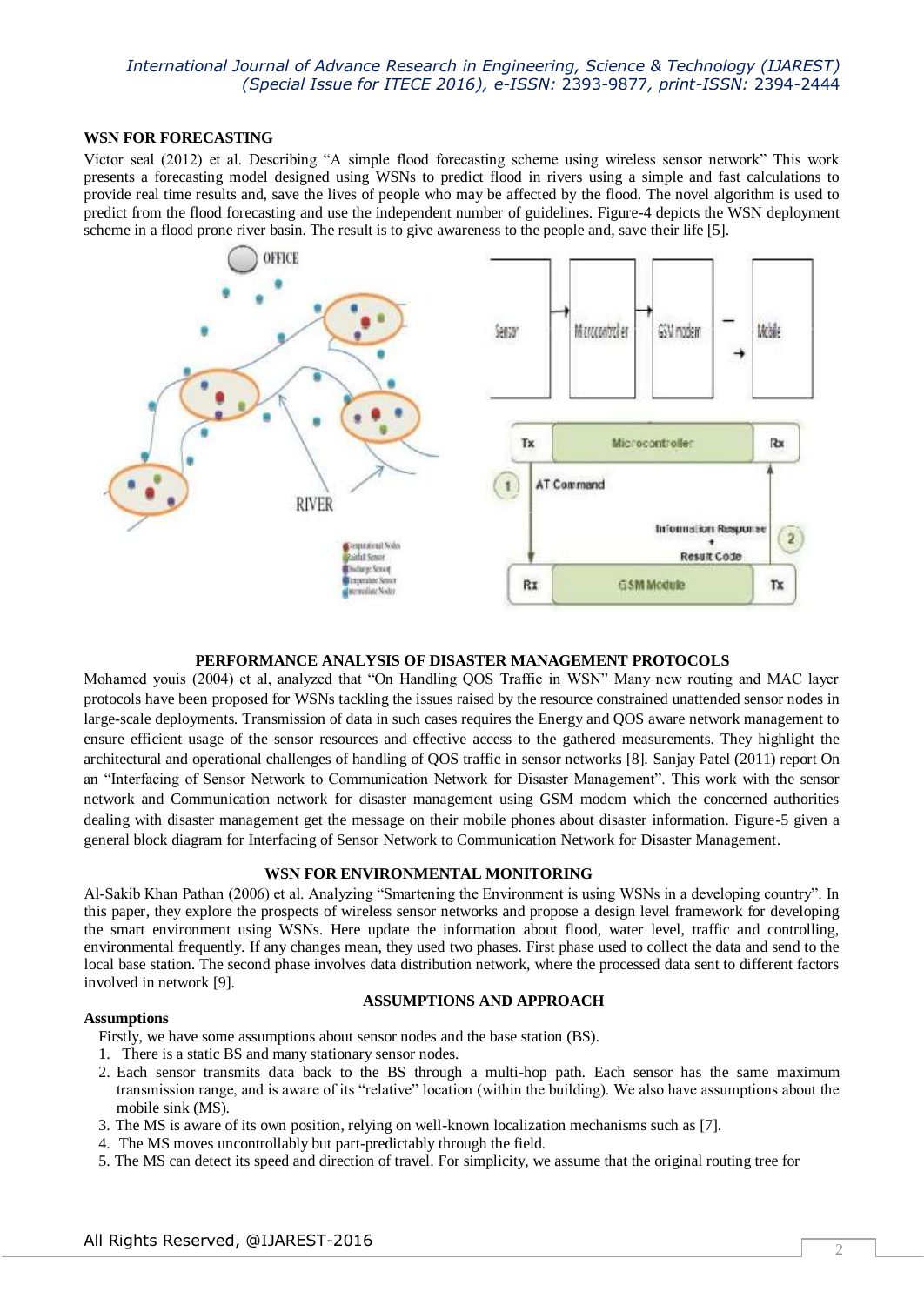routing data from sensor nodes to the BS in the absence of a mobile sink is constructed using literature standard routing protocols, e.g. [8,9].

#### **Approach**

Our approach is explained in the context of four scenarios in which a mobile sink may be used during a building fire emergency.

|              | Table 1 summarizes the notation.                     |  |
|--------------|------------------------------------------------------|--|
| <b>KBSi</b>  | The hop count to reach the BS from sensor            |  |
|              | node i                                               |  |
| KMSi         | The hop count to reach the MS from sensor            |  |
|              | node i                                               |  |
| Kjoin        | The value to decide if sensor should join the        |  |
|              | $MS$ -tree (join if $K_{BSi} > K_{MSi} + K_{join}$ ) |  |
| K            | The number of hop counts each beacon                 |  |
|              | should be extended from the MS.                      |  |
| RE_Threshold | The remaining energy threshold to join and           |  |
|              | leave the MS-tree                                    |  |
| SPEED_Thresh |                                                      |  |
| old          | Speed threshold of the MS for issuing a              |  |
|              | beacon broadcast.                                    |  |
| NK           | The average number of nodes within K hops            |  |
| $NK-1$       | The average number of nodes within K-1               |  |
|              | hops                                                 |  |
| Prx          | The power consumption for receiving a                |  |
|              | message                                              |  |
| Ptx          | The power consumption for transmitting a             |  |
|              | message                                              |  |
| D            | The average number of neighbors of each              |  |
|              | node                                                 |  |
| $\rm T_i$    | The transmission range equal for each node           |  |
| S            | The 2D region in which the sensors are               |  |
|              | deployed                                             |  |
| N            | The total number of sensor nodes                     |  |

## **Stationary**:

When the MS arrives at a new location in the sensor field, and offers a shorter route to the BS for nodes in its immediate area. MS broadcasts a beacon message, and this message floods though the network for up to K hops. Each sensor that can hear the beacon decides whether it is better to route via the MS (and continue flooding the beacon), or to continue with its old route to the BS. We assume nodes will join the temporary MS-tree, which is rooted at the MS, as soon as they find the MS-tree offers a shorter path. Note that re-routing for a small improvement may be more expensive than keeping the original route due to the overhead of building up the MS-tree, and collapsing it when the MS is out of range. To estimate the cost of building the MS-tree, we look at the best case when each node within (K-1) hops receives and broadcasts the beacon once and the nodes at exactly K hops only receive the beacon messages without broadcasting them. In this case, the cost of building the MS-tree in K hops is minimal, Assuming the nodes are uniformly deployed and the area of K-hop neighborhood of a node is covered by the area of the circle centered at the node with radius KT<sub>i</sub>, the average number of nodes within K hop can be estimated. However, when the goal is to consider energy efficiency, the energy cost and/or the residual energy metrics are used. Sensor nodes will decide to set up or join the MS-tree if the power consumption it offers is less than the original route. For load balancing, the metrics can be data rates, transmission rates, etc. Sensor nodes in this case choose the light way to transmit data. In this paper, we combine two metrics: the residual energy and hop count value. To join the MS-tree, a sensor node that receives the beacon (within K hops from the MS) will compare its local hop  $K_{BSi}$  (the hop count to reach the BS) and its new hop  $K_{MSi}$  (the hop count to reach the MS). In case that K  $_{BSi} > K_{MSi} + K_{join}$ , the node will join the MS-tree and forward the beacon to its neighbors if  $K_{MSi} < K$ . Otherwise, it ignores the beacon message. Sensor nodes can decide to leave the MS-tree if their power is running low (due to relaying/forwarding data to the MS). (i.e. if its residual energy is lower than RE\_ Threshold). To do that, the node broadcasts a beacon with hop count INFINITY. The children can then find their new parents or leave the MS-tree. When the MS is about to move, it again broadcasts a beacon. How to collapse or revise the tree is discussed below. **Movement:** 

The MS is moving, while acting as a relay (routing data back to the BS). In this scenario, the BS collects data from sensors and MSs. The MS has knowledge of its own velocity and has a strategy for sending the *beacon*. When the MS is moving, the hop count for each sensor node may change frequently. To deal with this, the node will follow the collapsing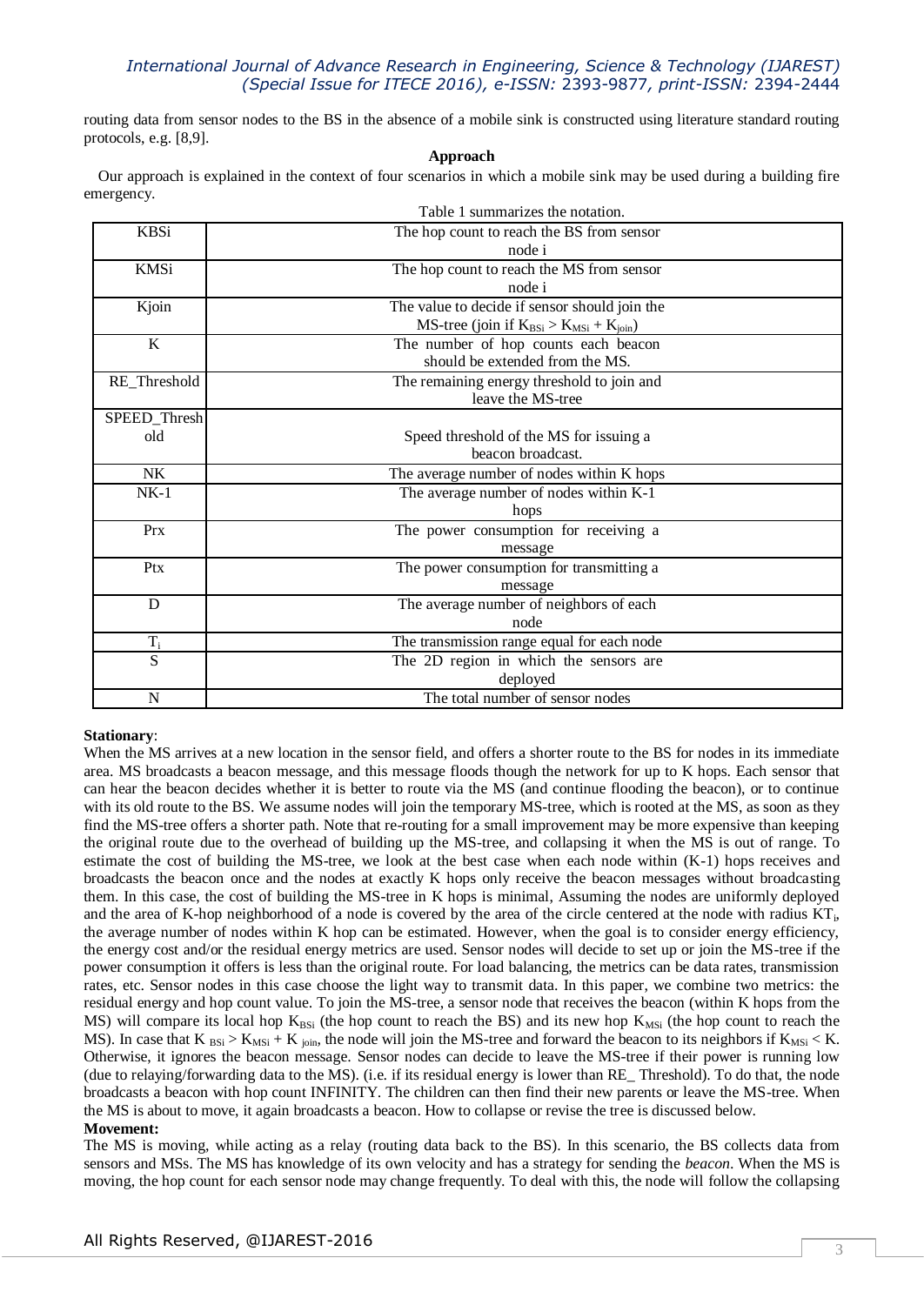policy to decide whether to connect to a new parent or leave the MS-tree. The collapsing policy: When a node in the MStree receives no beacon from the MS, or a beacon with hop count of INFINITY, it firstly sends a warning message to its descendants, saying that the MS-link might be broken. The sensor nodes will wait for a back off time  $(K_{\text{MSi}})$ . L/R<sub>i</sub> (L is length of beacon message,  $R_i$  is data rate). During this time, they will stop forwarding data and store data internally if necessary. If a sensor node receives any beacon message within the back off time, it will join the new parent if  $K_{BSi}$  >  $K_{MSi} + K_{join}$ , then it forwards its new  $K_{MSi}$  to the neighbors. In case that  $K_{BSi} \le K_{MSi} + K_{join}$ , the node will revert to the original path to the BS. If it does not receive a beacon in that period, it also wipes out its MS-tree information, and reverts to the standard tree. The MS has known of its own velocity and direction, and has a strategy for sending the *beacon*. If its speed exceeds *SPEED\_Threshold*, the MS stops broadcasting the *beacon,* or broadcasts a beacon with INFINITY hop count which indicates that it will not be able to receive any data. This strategy is to prevent data losses, and to save energy consumption for sensor nodes in neighborhood.

#### **Reservation:**

In a building, the MS can predict the direction of movement in some cases such as when the MS moves along corridors. Then, it broadcasts the RESERVATION message at a time t1. This message will include the predicted location and the time t2 at which the MS is expected to arrive. Ideally this would be achieved using a directional antenna on the MS, as shown in Figure 3, but otherwise we can apply geographic routing, as in GPSR [12]. When a sensor node receives a RESERVATION message, if it is in the collection region, it will join the MS-tree and prepares data to for the MS. In this scenario, we have to deal with the case that the MS is delayed, or never reaches its planned destination. Sensor nodes must decide how to prepare data for the MS arrival, whether it sends data immediately to the MS, or continue to send data on the original path to the BS until sometime t1' (t1≤t1'≤t2). If t1' is close to t2, when the MS arrives, the data might not be ready. However, if  $t1' = t1$ , sensor nodes will send data to the MS immediately using the MS-tree. When the MS" arrival is delayed, the sensor nodes in collection region will wait for a while before they collapse the MS-tree, and send all data back to the BS via the original path. During this wait time, if they hear from the MS, the collection will be performed normally until the MS moves out of the area.

#### **Connection:**

Since we assume the WSN is operating in a volatile environment, where some nodes are being destroyed, it is likely that some clusters of nodes will become disconnected from the rest of the network. The mobile sink offers a temporary connection. In each of the three modes described above, we need to adjust the behavior of the MS and other nodes to recognize and give priority to disconnected regions. In addition, the disconnected nodes need to organize their data collection to be able to take advantage of this transient link if it appears. We assume that once a cluster recognizes it is disconnected, its implements a new policy for storing data, discarding less important data, and stopping transmission of data once energy becomes depleted.

## **Evaluation**

In order to evaluate our approach we designed an opportunistic routing protocol and implemented it on (a) a small laboratory-based WSN and (b) within the popular ns-2 network simulator. Details are given in [1], and here we present just the key simulation results. In the simulation, 150 nodes are distributed in a grid area of 10-meter cell length; 149 sensor nodes are placed at crossing points of the grid; the location of the base station (BS – node 0) is fixed at the bottom-left corner of the network map. Hence, the maximum number of hops in the original network using the standard protocol is 25. Table 2 shows the simulation parameters. The transmission range is 10 meters; hence each node can talk to 4 neighbors (left, right, up, down). Each sensor node will sense data and transmit to the BS every Pi seconds. For modeling the hazardous environment we are not concerned with faithfully modeling a spreading fire (for example); instead, we simply wish to create isolated regions, and to puncture holes in the network. Thus we simply create rectangles of nodes and disable the nodes on the perimeter. We pick two random coordinates for the bottom left and top right corners of the rectangle, and then disable all the nodes on the boundary of that rectangle following a simple policy. To disable a node, we generate a random time point where the node will die. And then for each step, we check if any nodes reach their time points, and those nodes will be turned off indicating that they are dead. We introduce a mobile sink walking into the simulation area with the Random Way Point Model supported in ns-2. The reservation is made randomly as presented in scenario 3 by the mobile sink (MS).

| Parameters          | Default Value                     |  |
|---------------------|-----------------------------------|--|
| Packet size         | 50 bytes                          |  |
| Transmission range  | 10 meters                         |  |
| Data Period, Pi     | Varied in {5, 10, 20, 30} seconds |  |
| (a) ns-2 parameters |                                   |  |

We are interested in the number of packets successfully received by the BS, and their latency. In the following we will show the impact of the MS though number of packets the BS can receive successfully by time when we use and do not use the MS. With this, we can see the delivery latency, how fast the BS can received data with the aid of the MS. In this simulation, we vary the K hop value from 5 to 10 to see the different benefits from the MS with different collection area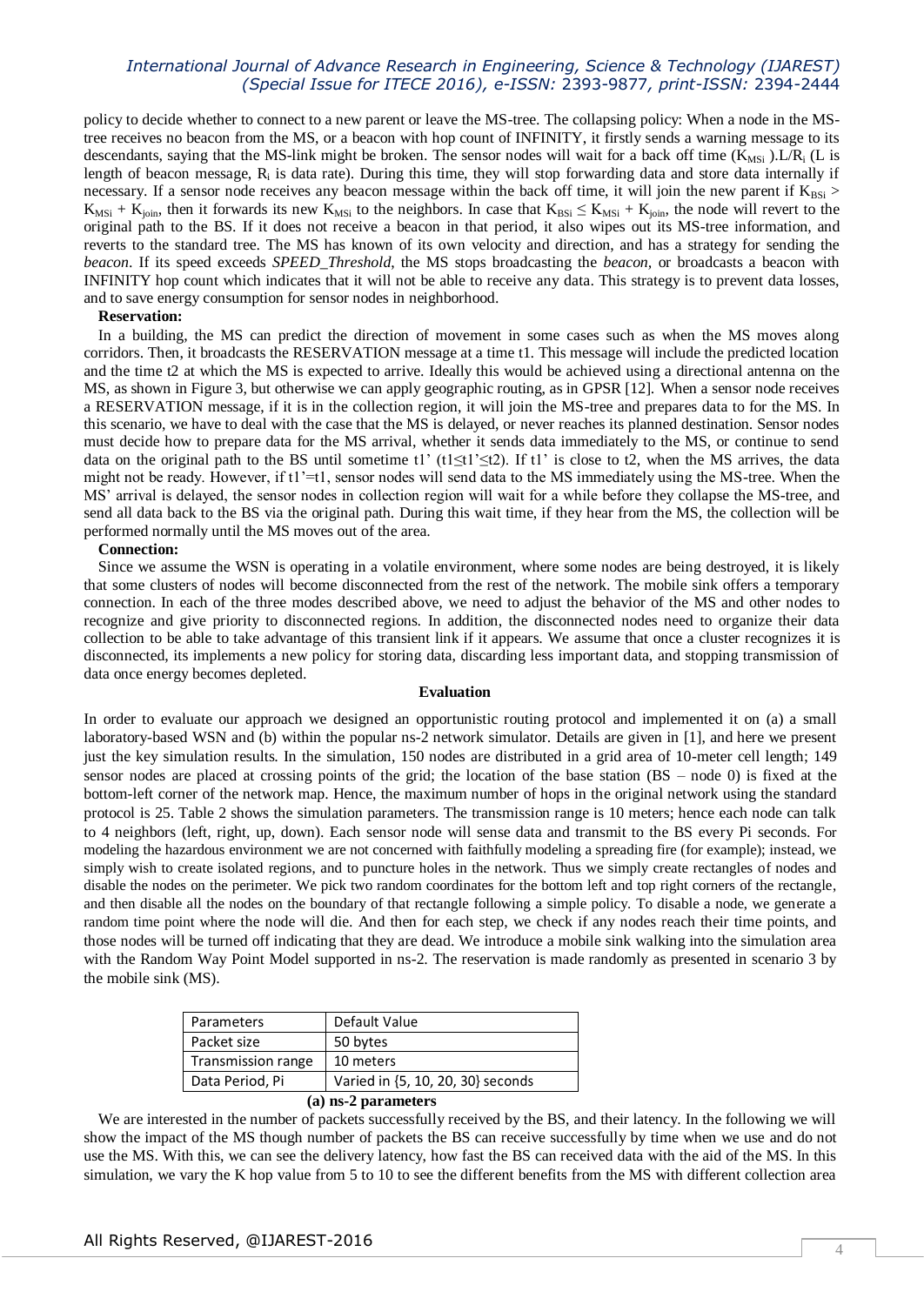sizes. In the network with maximum number of hops is 25, the smallest K with 5 hops is reasonable.

| RE Threshold         | 100 J                          |
|----------------------|--------------------------------|
| Kjoin                |                                |
|                      | Varied from 5 to 10            |
| Pause time of the MS | Varied in {10, 15, 20, 25, 30} |
| SPEED Thresh old     | 4 meter/second                 |

# **(b) Protocol parameters**

## **Table 2. Configuration of simulation**

We first measure and compare the data delivery time in normal behavior when no fire occurs. Figure 3(a) shows the number of packets received by the BS over time when no MS is used and when we introduce a MS with K hops collecting data. Here, we vary the K parameter from 5 to 10 hops. In this experiment, we see that the MS doesn"t help at all if K is 5, or 6, or 7. When we increase K with 8, or 9 hops, the mobile sink offers a faster delivery data to the BS. However, with K increased to 10 hops, the data delivery is approximately the same as the case when not using a MS. The introduction of the MS seems to give mixed results. We believe this is explained by the MS occasionally moving too close to the BS, and so creating an overhead in messages without offering any faster route. If the k value is too high, the MS tree is too large, and some data is forwarded to the MS only to arrive after the MS has already departed, and the data has to be re-routed back to the base station, thus increasing latency.

We now introduce the spreading hazard into the network and we vary the K value from 5 to 10. Figure 3(b) shows that the MS gives a significant impact in data delivery when fire occurs with the biggest benefit obtained when K is 8 or 9. With our fire spread model, some nodes will die gradually. The points when the data delivery without the MS changes dramatically, approximately t=840s, is when the network starts to become disconnected. We see the benefit of the mobile sink being able to offer connectivity. At that point, the delivery rate for the No MS situation decreases, and is soon overtaken by the different MS cases. Note that the gradient of the data delivery lines in the Figure 3(b) change at some points, for instance, MS with 5 hops at 1740s, or MS with 10 hops at 1300s, etc. This is due to the difference in the amount of data collected when the MS is moving compared to when it is paused. Overall, we can see that the gives a significant benefit in data delivery. At time = 1950s, the MS increases by approximately 50% the amount of data received by the BS.



1650 105 <sup>1</sup> 195 **tim e (s e c o n d s )**

**(b) Emergency behavior Figure 3. Data Delivery by Time with Pi=20**

#### **Conclusion**

This survey studies the role of sensor network in disaster management. It furthermore studied the different types of disaster management protocols and their application in extremely disastrous conditions. The performance such protocols are studied based on Energy efficiency, location awareness and network lifetime. We have presented a scheme for opportunistically using an uncontrolled mobile sink to achieve reliable and robust data delivery in wireless sensor networks during building emergencies. Our experiments show that with the reservation technique, use of a mobile sink yields increased message delivery rate by up to 50%. Current work includes completing our sensor node software implementation, while future work will include mathematical analysis and extensions for dealing with multiple mobile sinks.

#### REFERENCES

[1] T.T. Truong, K.N. Brown, C.J. Sreenan. "ORMS: Opportunistic Routing with Mobile Sinks for Wireless Sensor

450 750

15